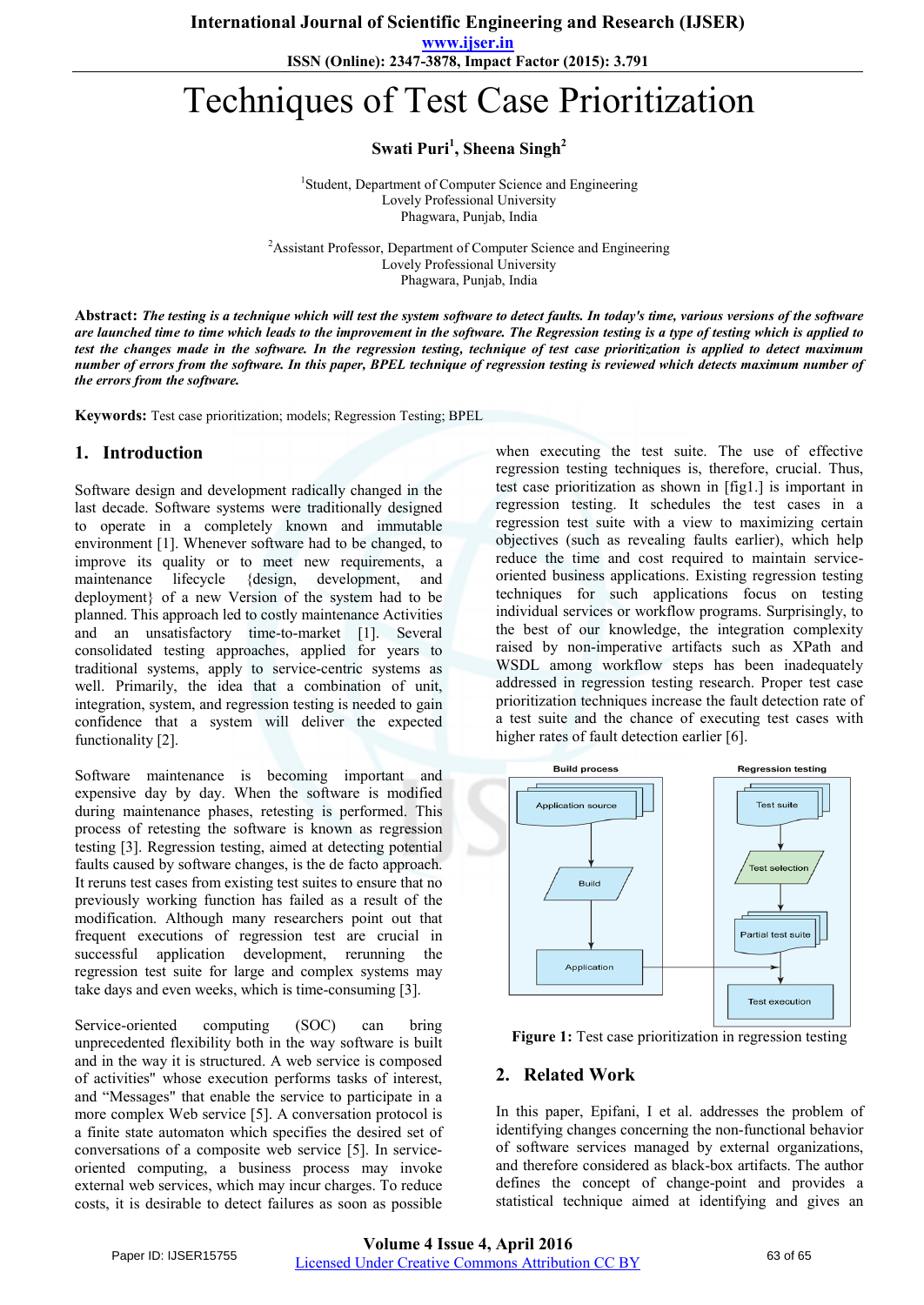# **International Journal of Scientific Engineering and Research (IJSER) www.ijser.in ISSN (Online): 2347-3878, Impact Factor (2015): 3.791**

execution trace produced by client invocations. Author also implemented a tool supporting change-point analysis as part of the KAMI framework {a toolset} and used to validate the method using simulations. As a result, the relation between the length of the trace and the range of values of probabilities appearing in the models, and the relation between the length of the trace and the distance between different change-points (in a multiple change-point setting) is executed [1].

Many prioritization techniques order test cases according to their particular coverage of program statements. On the other hand, industrial service-oriented business applications are typically written in orchestration languages such as WS-BPEL and integrated with workflow steps and web services using XPath and WSDL. Faults in artifacts may cause the application to extract wrong data from messages, leading to failures in service compositions. L. Mei et al. proposes a multilevel coverage model to capture the business process XPath, and WSDL from the perspective of regression testing and develop a family of test case prioritization techniques atop the model. Empirical results show that the techniques can achieve significantly higher rates of fault detection than existing techniques [2].

Regression testing is a very costly process performed mainly as a software maintenance activity. A regression test selection technique selects an appropriate number of test cases from a test suite that might expose a fault in the modified program. In this paper, Ruchika Malhotra et al. propose both a regression test selection and prioritization technique. This technique identifies and locates errors, help in preserving the quality and reliability of the software in the modified program. The results show that the technique may significantly reduce the number of test cases and thus the cost and resources for performing regression testing on modified software [3].

Testing of Service Oriented Architectures (SOA) plays a critical role in ensuring a successful deployment in any enterprise and cover functional and non-functional aspects. SOA is a combination of features like run-time discovery and ultra-late binding entail that the actual configuration of a system is known only during the execution, and makes the existing testing techniques inadequate. Canfora, G et al. has survey the recent research achievements related to SOA testing and explores ways to improve the testability of SOA. Challenges are analyzed from the viewpoints of different stakeholders and solutions are presented at different levels of testing include unit, integration, and regression testing [4].

Fu et al. presents a set of tools and techniques for analyzing interactions of composite web services which are specified in BPEL and communicate through asynchronous XML messages. Author model the interactions of composite web services as conversations, the global sequence of messages exchanged by the web services and present a framework where BPEL specifications of web services are translated to an intermediate representation. As the target verification language author uses Promela, input language of the model checker SPIN, which is a finite-state verification tool.

Author proposes the concept of synchronizability to address this problem. Based on synchronizability results, a large class of composite web services with unbounded input queues can be completely verified using a finite state model checker such as SPIN [5].

M. E. Ruth et al. reports a safe regression test selection (RTS) approach that is designed for verifying Web services in an end-to-end manner. The Safe RTS technique has been integrated into a systematic method that monitors distributed code modifications and automates the RTS and RT processes [6].

Web Services and Service-Oriented Architecture (SOA), quality assurance of SOA applications, such as testing, has become a research focus. Programs implemented by the Business Process Execution Language for Web Services (WS-BPEL), which can be used to compose partner Web Services into composite Web Services, are one popular kind of SOA applications. In this paper, Yitao Ni et al. presents a novel methodology to generate effective message sequences for testing WS-BPEL programs. To capture the order relationship in a message sequence and WS-BPEL's routing mechanism models the WS-BPEL program under test as a message-sequence graph (MSG). The results show that the message sequences generated by using our method can effectively expose faults in the WS-BPEL programs [7].

The rate of fault detection can provide earlier feedback to system developers, improving fault fixing activity and ultimately software delivery. In this paper, Shifa-e-Zehra Haidry et al. presents a family of test case prioritization techniques that use the dependency information from a test suite to prioritize that test suite. The hypothesis is that dependencies between tests are representative of interactions in the system under test, and executing complex interactions earlier is likely to increase the fault detection rate. Empirical evaluations on six systems built towards industry use demonstrate that these techniques increase the rate of fault detection compared to the rates achieved by the untreated order, random orders, and test suites ordered using existing "coarse-grained" techniques based on function coverage [8].

First, confirm that you have the correct template for your paper size. This template has been tailored for output on the A4 paper size. If you are using US letter-sized paper, please close this file and download the file "MSW\_USltr\_format".

#### A. **Maintaining the Integrity of the Specifications**

The template is used to format your paper and style the text. All margins, column widths, line spaces, and text fonts are prescribed; please do not alter them. You may note peculiarities. For example, the head margin in this template measures proportionately more than is customary. This measurement and others are deliberate, using specifications that anticipate your paper as one part of the entire proceedings, and not as an independent document. Please do not revise any of the current designations.